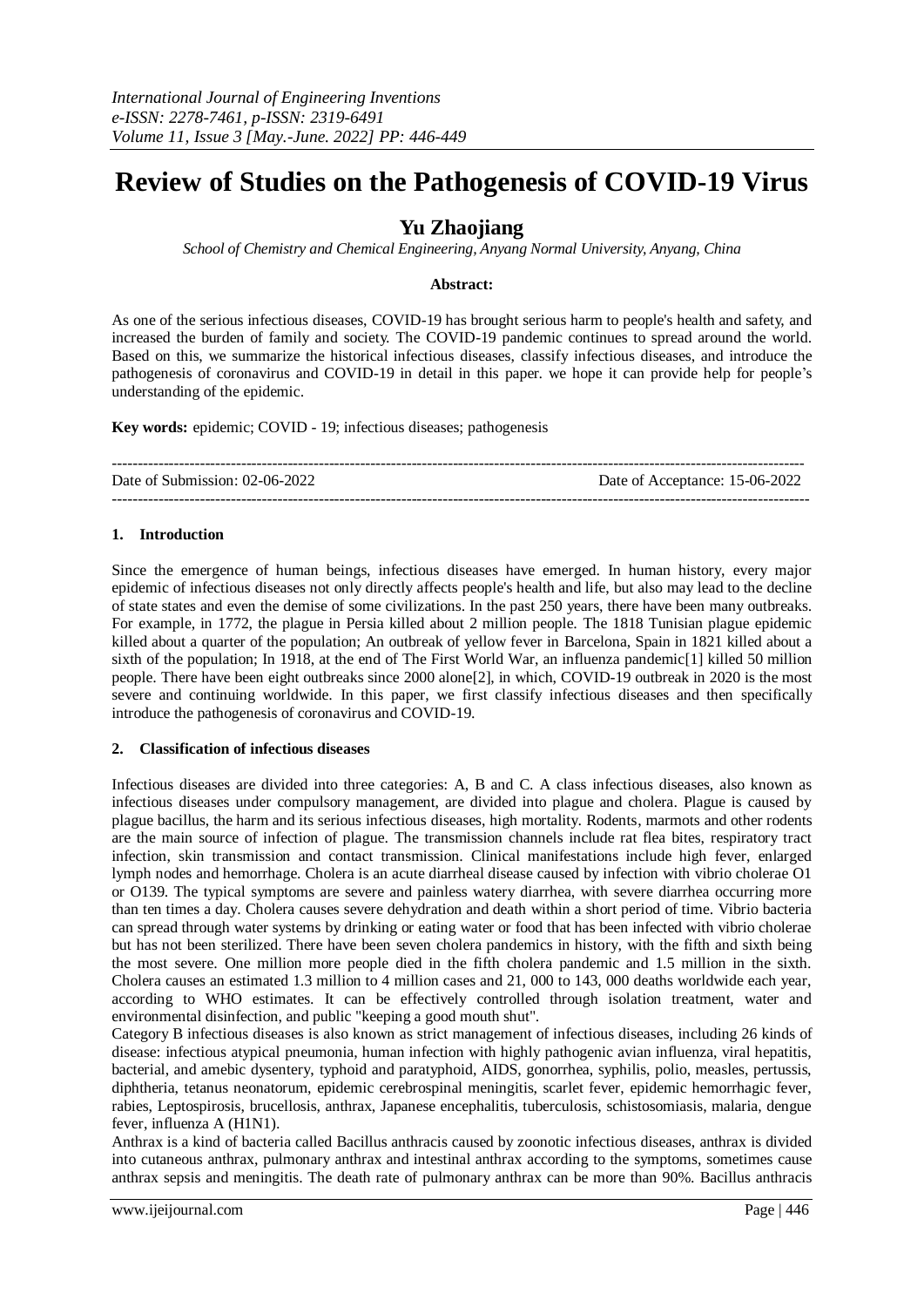can generate spores in the external environment. Spores are dormant bodies formed by high concentration dehydration of bacteria. They can resist strong ultraviolet rays, high temperature and other harsh environments, and can survive for 10 years in suitable environments such as dry soil. At this stage, anthrax is still a threat to humans, and the key to preventing anthrax is to stay away from dead animals. Anthrax is also treatable with antibiotics.

Ebola hemorrhagic fever (EHF) caused by Ebola virus is the most deadly viral hemorrhagic fever in the world today. In the later stage of the disease, there will be liver and kidney function impairment, internal bleeding and external bleeding symptoms, and the fatality rate can reach about 50%, which is the highest risk level in the pathogen classification of all countries in the world. Ebola first entered the human population in 1976. There have been sporadic cases of Ebola in Africa, but it has not spread widely. The 2014-2016 Ebola outbreak in West Africa infected 26,000 people and killed 11,000. Since 2018, there has been another outbreak of Ebola in the Congo, with 3,340 cases and 2,210 deaths as of December 2019. The security situation in Congo also has a negative impact on the containment of the epidemic.

AIDS, also known as acquired immune deficiency syndrome, is caused by the HIV virus. HIV attacks the human immune system, making infected people gradually lose their ability to fight various diseases. Infected people often die from infection with common pathogens, malignant tumors. HIV was only discovered in 1981. To date, HIV remains a major global public health problem, causing more than 32 million deaths to date. The main modes of transmission of AIDS are sexual transmission, blood transmission and mother-to-child transmission. AIDS is one of the most intractable medical problems of the moment. It is a retrovirus that inserts its own genome into the genome of a patient and is very difficult to eradicate. So far, AIDS has no effective vaccine, and there is no drug that can be eradicated. However, the antiretroviral drugs currently in use can effectively suppress the virus, and long-term use can effectively suppress the virus in an infected person's body for decades, in a sense turning AIDS into a contagious "chronic disease".

C class infectious diseases is also known as the monitoring and control of infectious diseases, including 11 kinds of diseases, epidemic and endemic typhus, kala-azar, filariasis, echinococcosis, leprosy, influenza, epidemic parotitis, rubella, acute hemorrhagic conjunctivitis, and than cholera, dysentery, typhoid and paratyphoid infectious diarrhea disease, hand, foot and mouth disease.

Influenza virus is called influenza virus. It is divided into A, B, C, and influenza viruses only discovered in recent years will be classified as D. Influenza virus can cause human, poultry, pigs, horses, bats and other animals infection and morbidity, is the pathogen of human influenza, avian influenza, swine influenza, equine influenza and other human and animal diseases. Aproximately 500 million people were infected and 20 to 50 million died worldwide in Spanish flu in 1918-1920. Asian flu led to 1 to 2 million deaths worldwide in 1957- 1958. Russian flu killed more than 1 million people in 1889-1890. Hong Kong flu in 1968 killed 1 million people worldwide and is still circulating today. It is considered seasonal.

# **3. Coronavirus**

Coronaviruses[3-5] get their name from the obvious bulges of rod-like particles that can be seen under a microscope and resemble the crowns of medieval European emperors, it is seen in Figure 1.



**Figure1** Electron microscope image of coronavirus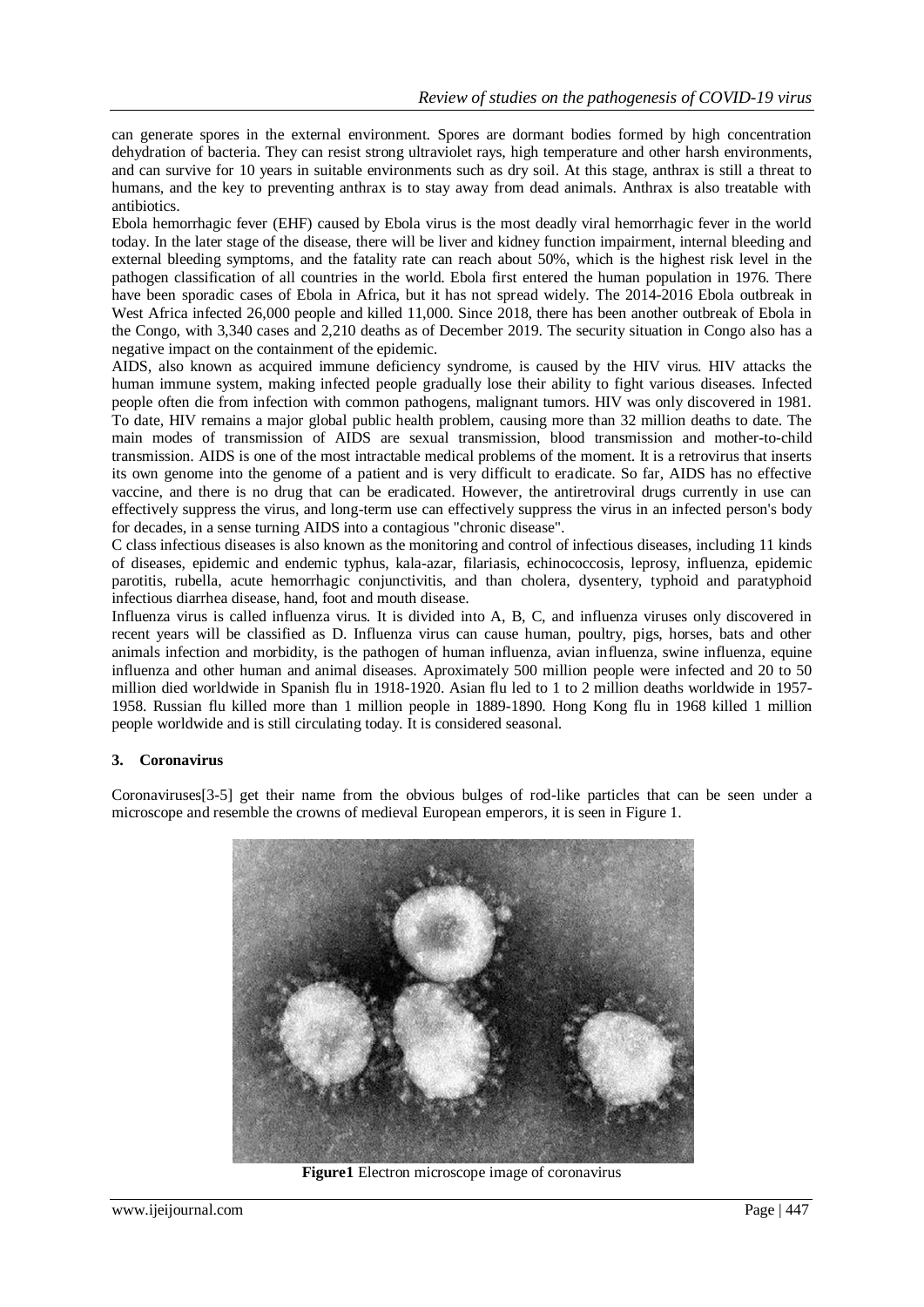Etiology of coronaviruses: single-stranded plus stranded RNA viruses with methylated "caps" at the 5 'end of the RNA strand and PolyA "tails" at the 3' end. Coronaviruses have an enveloped structure with three proteins on it: Spike Protein (S), Envelope Protein (E) and Membrane Protein (M), and a few species include Haemaglutinin-esterase (HE). According to the characteristics of serotype and genome, it can be divided into four genera α, β, γ and δ. It can infect many animal species. Sensitive to heat, 56°C for 30 minutes, ether, 75% ethanol, chlorine-containing disinfectant, peracetic acid and chloroform and other lipid solvents can effectively inactivate the virus.

Coronaviruses use the host cell's synthetic system to replicate and assemble their progeny. Specifically, receptor-mediated binding internalization; induce signal transduction (including DNA integration, protein changes); pathological changes (reactions of the immune system, etc); treatment and evolutionary selection in host populations.

# **4. COVID - 19 viruses**

A novel Coronavirus[6-7] distinct from the SARS-Co V epidemic in 2003 and the MerS-Co V epidemic in Saudi Arabia in 2012 was detected in January 2020 and the full genome sequence was obtained. 11 February 2020 Severe Acute respiratory syndrome coronavirus 2(SARS-CO V-2) is named by the International Committee on Classification of Viruses. At the same day: WHO named COVID-19 as the pneumonia contracted by the Novel Coronavirus. Sars-cov2 is a single plus-stranded RNA virus belonging to β, which is round or oval in shape with envelope and 60-140nm in diameter. The genome length is 29903 bp, and the sequence of the genome is 5 '-ORF1AB-S-ORF3a-e-m-ORF6-ORF7a-ORF8-n-ORF10. About 2/3 of the 5 'terminal region encodes viral RNA polymerase protein, and the last 1/3 region encodes four structural proteins, including spike protein (S), envelope protein (E), membrane protein (M), nucleocapsid protein (N), as well as some nonstructural proteins and helper proteins. Sars-cov2 was 96% similar to betaCOV RaTG13 of BATS and 82% similar to SARS.

This was followed by novel Coronavirus variants, defined as those with genetic mutations that are predicted or proven to affect infectivity, disease severity, immune escape, etc. With significant community transmission or multiple concentrated outbreak points, the number of associated cases and the proportion of all infections is increasing in multiple countries. The characteristics of the mutant include increased infectivity of mutant strains or other harmful epidemiological mutations, increased toxicity or changes in clinical manifestations, reducing the effectiveness of public health measures or vaccines or diagnostics.

The current epidemic variants are Omicron (Omicron BA.1, BA.2, A.3) and Deltacron. The omicron mutant also has important amino acid mutation sites of Alpha, Beta, Gamma and Delta spike proteins of the first four VOC variants, including mutations that enhance cell receptor affinity and viral replication. Novel coronavirusS protein mutations in K417N, E484A or N501Y suggested enhanced immune escape ability. The omicron mutant also had a triple mutation of K417N+E484A+N501Y.

# **5. Pathogenesis of COVID-19 virus**

Cytokine storm refers to the rapid and massive production of cytokines such as IL-1, IL-6 and IL-12 in body fluids caused by infection with microorganisms. Cytokine storm is an important cause of acute respiratory distress syndrome and multiple organ failure. The cytokine storm mechanism of COVID-19 refers to the accumulation of a large number of immune cells and cytokines at the inflammatory site, increasing endothelial cell permeability, resulting in tissue congestion, edema, damage, and ultimately acute respiratory distress syndrome and multiple organ failure. The pathogenesis of COVID-19: First, immune cells become overactivated. The cytostructural basis of cytokine storm is immune cells such as neutrophils and lymphocytes. Neutrophils inactivate and kill pathogens by chemotaxis and phagocytosis. There are three main mechanisms of neutrophil sterilization: phagocytosis, degranulation and formation of neutrophil external trapping NETs. Neutrophil elastase, one of the key enzymes in the formation of NETs, is a destructive elastase that attacks the extracellular matrix, promotes inflammatory responses and induces cytokine storms. Cytokines are then released in large quantities. Interleukin-6 (IL-6) is a key cytokine in the cytokine storm caused by COVID-19, which can enhance vascular permeability and seriously damage organ function. Cytokine storm can be controlled by blocking the IL-6 signaling pathway. Interferon is the body's natural immune defense against virus, but the delay of IFN effect can cause the virus to replicate rapidly and induce deadly cytokine storm. Chemokines play an important role in the immunopathological damage of viral diseases. TNF -α is recognized as a typical proinflammatory cytokine induced by virus cytokine storm, which promotes the differentiation and secretion of immune cells[8- 9].